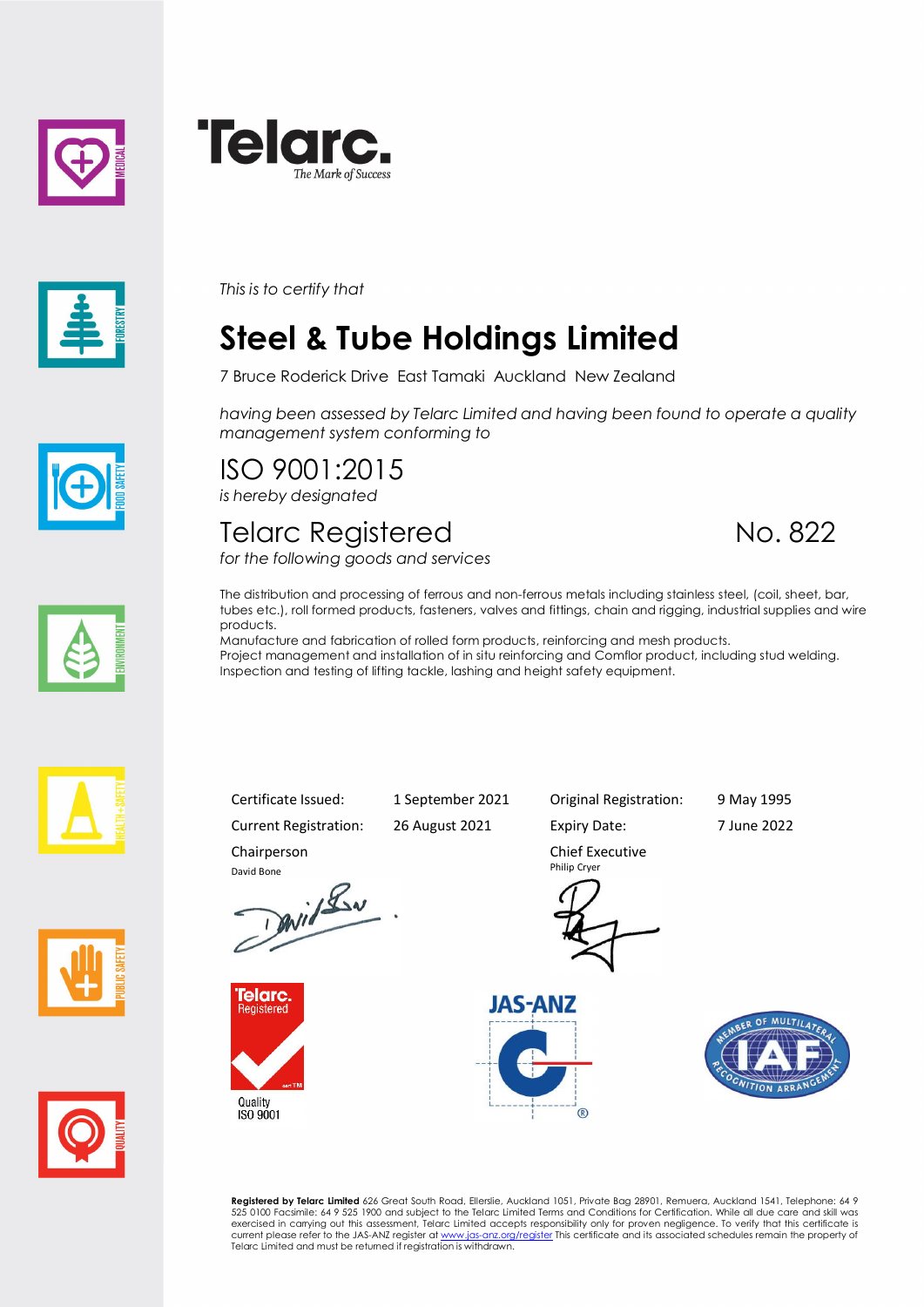





## **SCHEDULE TO CERTIFICATE OF REGISTRATION**

*Site Details:*

*Registration Number: 822 Certificate Issued: 1 September 2021*

## Steel & Tube Holdings Limited











| Organisation                       | Address                     | Suburb            | City         |    |
|------------------------------------|-----------------------------|-------------------|--------------|----|
| Steel & Tube Holdings Limited -    |                             |                   |              |    |
| <b>National Support Centre -</b>   |                             |                   |              |    |
| Auckland (5108)                    |                             |                   |              |    |
| National Support Centre and        | 7 Bruce                     | East Tamaki       | Auckland     | NZ |
| Distribution (Stainless)           | Roderick Drive              |                   |              |    |
| Rollforming, Comflor, and          | <b>30 Business</b>          | East Tamaki       | Auckland     | NZ |
| Roofing - Auckland                 | Parade North                |                   |              |    |
| Distribution (Fasteners) -         | 560 Rosebank                | Avondale          | Auckland     | NZ |
| Avondale                           | Road                        |                   |              |    |
| Distribution (Fasteners) - Mt      | 7 Newton                    |                   | Mt           | NZ |
| Maunganui                          | <b>Street</b>               |                   | Maunganui    |    |
| Distribution (Fasteners)- Lower    | 6 Regent                    | Petone            | Lower Hutt   | NZ |
| Hutt                               | <b>Street</b>               |                   |              |    |
| Distribution (Fasteners) -         | 51 Vickery                  | Te Rapa           | Hamilton     | NZ |
| Hamilton                           | <b>Street</b>               |                   |              |    |
| Stainless, Distribution - Hastings | 117 Elwood                  |                   | Hastings     | NZ |
|                                    | Road                        |                   |              |    |
|                                    | RD <sub>2</sub>             |                   |              |    |
| Distribution, Chain and Rigging    | 15 Ford Street              | Onekawa           | Napier       | NZ |
| - Napier                           |                             |                   |              |    |
| Distribution, Chain and Rigging    | 21 Swans                    | <b>Bell Block</b> | New Plymouth | NZ |
| -New Plymouth                      | Road                        |                   |              |    |
| Distribution:, Chain and           | 20 Francis                  |                   | Palmerston   | NZ |
| Rigging, Reinforcing -             | Way                         |                   | North        |    |
| <b>Palmerston North</b>            |                             |                   |              |    |
| Distribution, Chain and Rigging,   | 26 Hautonga                 | Seaview           | Lower Hutt   | NZ |
| Reinforcing - Wellington           | <b>Street</b>               |                   |              |    |
|                                    |                             |                   |              |    |
| Distribution, Chain and Rigging    | 2 Ride Way                  | Albany            | Auckland     | NZ |
| - North Shore                      |                             |                   |              |    |
| Rollforming P&C - Auckland         | 28 Business<br>Parade North | East Tamaki       | Auckland     | NZ |
| Distribution, Chain and Rigging    | 68 Stonedon                 | East Tamaki       | Auckland     | NZ |
| - Auckland                         | Drive                       |                   |              |    |
| Distribution, Chain and Rigging    | 29                          | Frankton          | Hamilton     | NZ |
| - Hamilton                         | Goodfellow                  |                   |              |    |

**Registered by Telarc Limited** 626 Great South Road, Ellerslie, Auckland 1051, Private Bag 28901, Remuera, Auckland 1541, Telephone: 64 9<br>525 0100 Facsimile: 64 9 525 1900 and subject to the Telarc Limited Terms and Condit